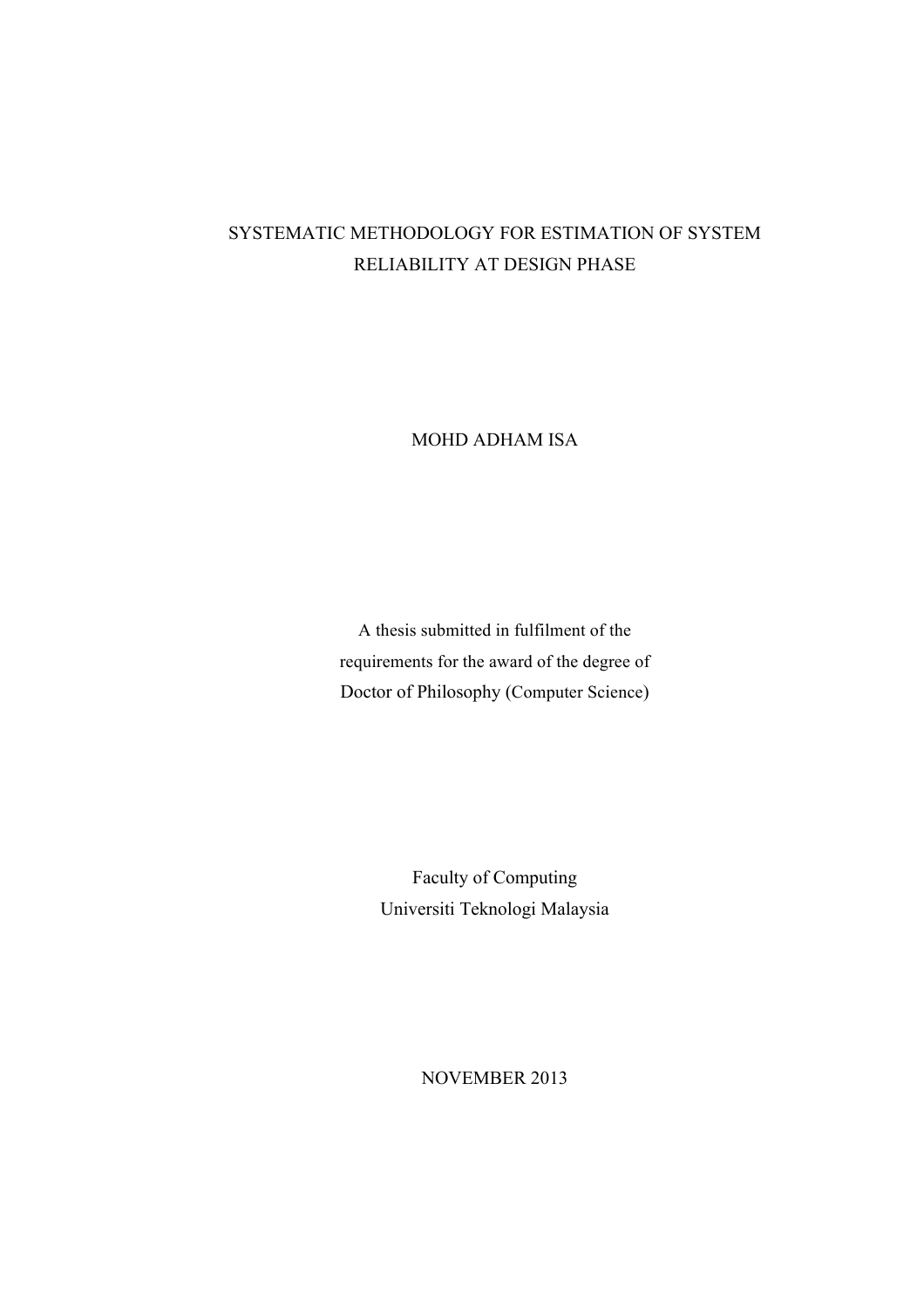I declare that this thesis entitled "*Systematic Methodology For Estimation of System Reliability at Design Phase*" is the result of my own research except as cited in the references. The thesis has not been accepted for any degree and is not concurrently submitted in candidature of any other degree.

> Signature: ………………………… Name : Mohd Adham Isa Date : 21<sup>st</sup> November 2013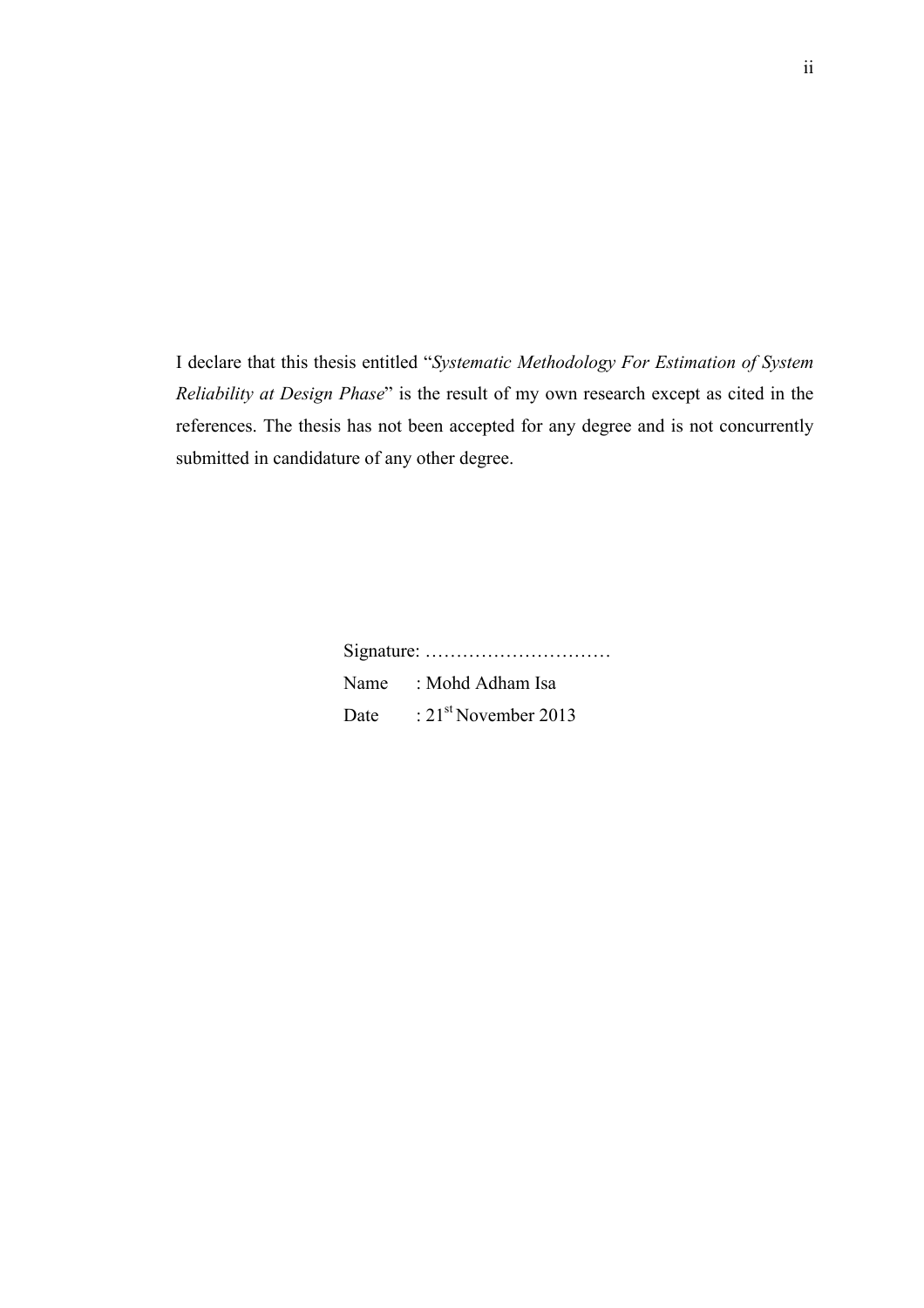To my beloved parent, wife, children, family, and friends…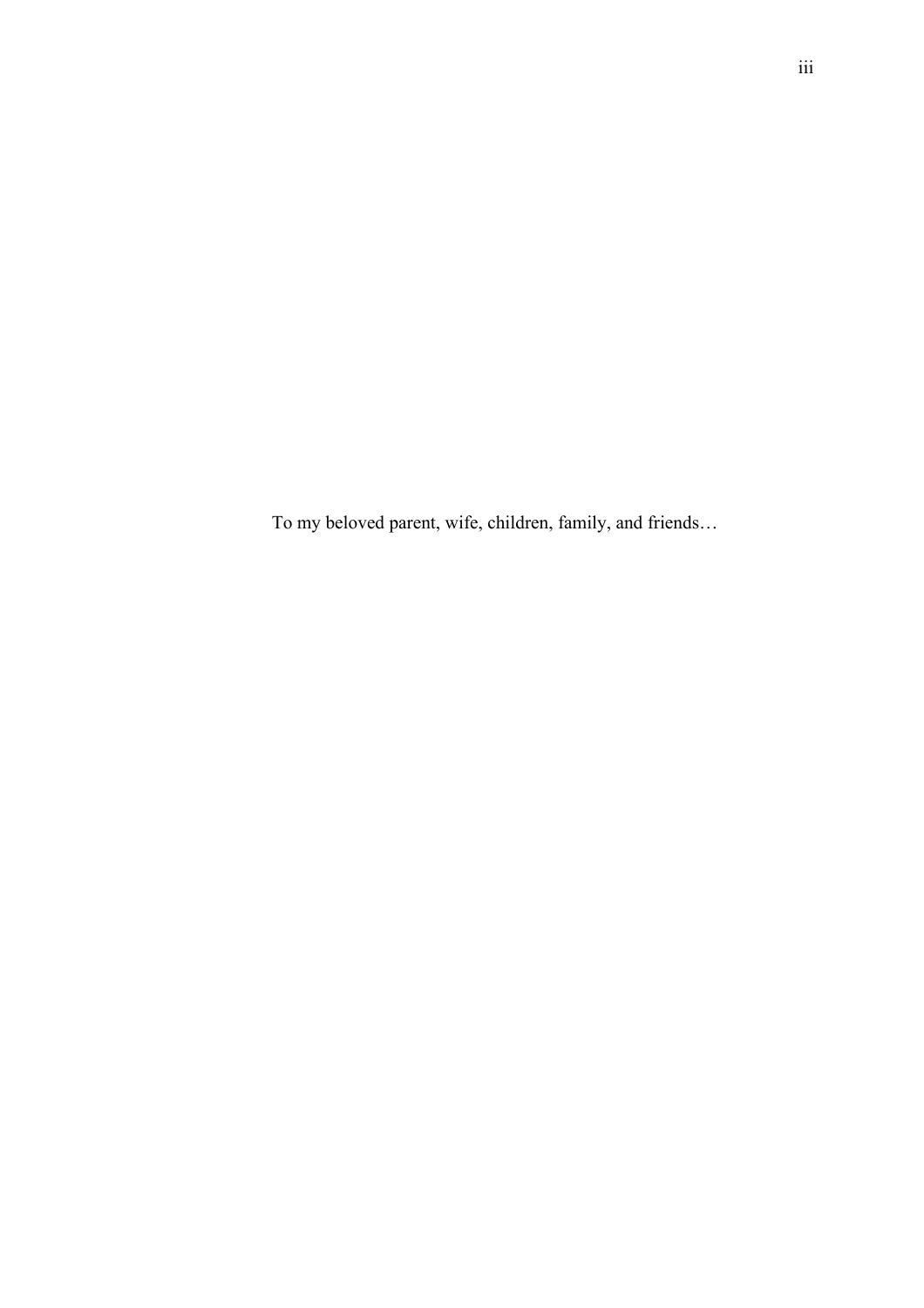### **ACKNOWLEDGEMENTS**

I would like to express my sincere thanks to Prof. Madya Dr. Dayang Norhayati Abang Jawawi, my supervisor, for her encouragement, guidance and advices. She has corrected all my mistakes patiently and taught me everything that I need not only for the successfulness of my study but also for my life and career. Her continual support, encouragement and inspiration have leaded me to explore the area of software quality modeling and made this research possible. My sincere appreciation also goes to all of my friends for their continuous help and support.

A special thanks to my beloved parent. Your prayer for me was what sustained me thus far.

I would like to thank my beloved wife, Mastura Md. Hassan and my beloved daughters, Elya and Aufa for their everlasting patience and motivation, which help me through my difficult time. Thank you all.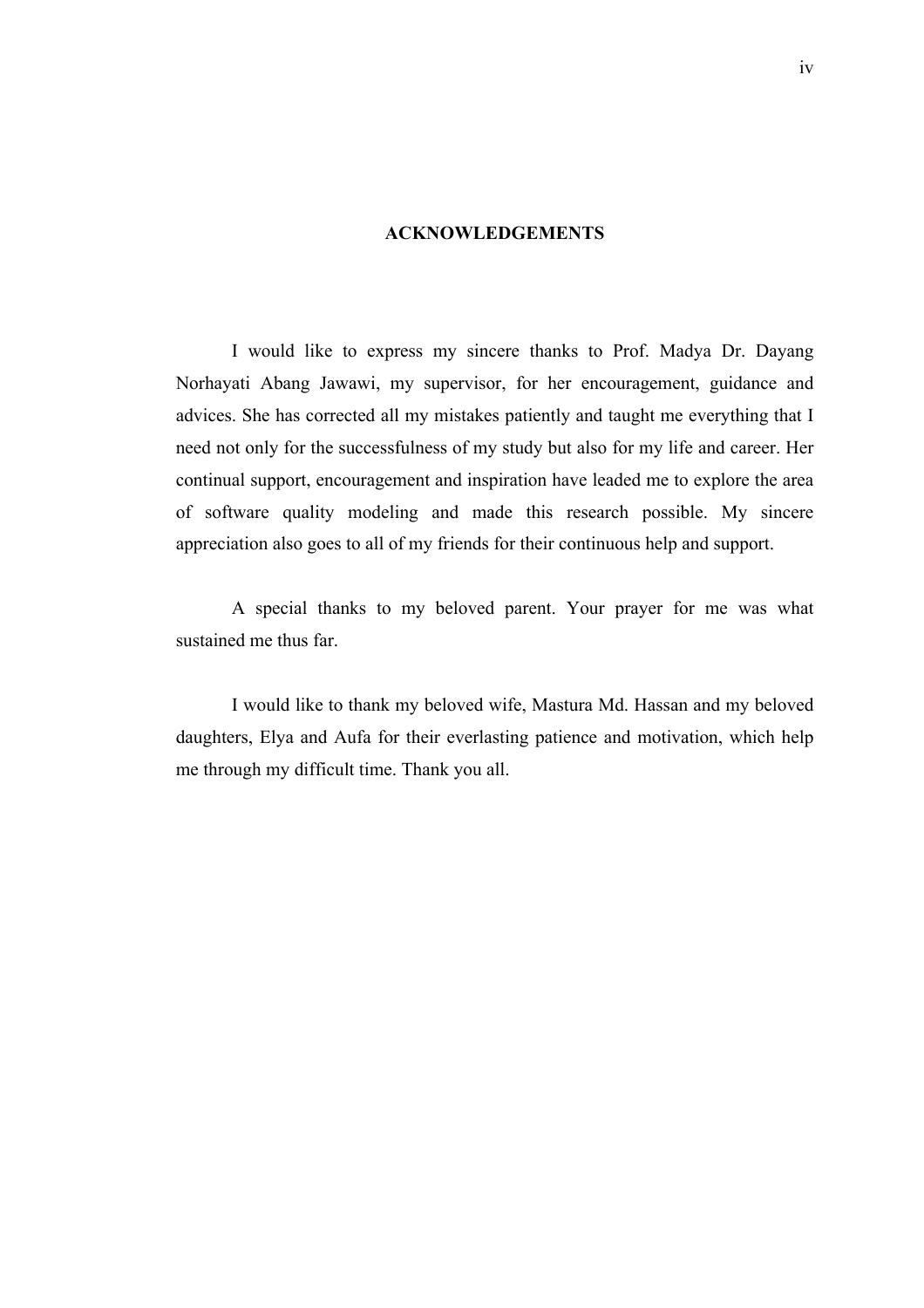### **ABSTRACT**

In software development lifecycle, correctness of system functionality as well as system quality is crucial at the design phase. During this phase, modelling and estimation of system reliability have become more complicated because of the nonsystematic methodology for reliability estimation. Complications are due to the strong coupling between reliability design and reliability estimation models, which has resulted in the growing scale of estimated systems. The current reliability estimation methodologies are often executed in isolated models and do not provide expressive reliability design model in terms of reliability requirements, thus leading to inaccurate estimation. Besides that, estimation based on assumptions of these isolation models is prone to human error. Thus, an integrated model comprising new reliability design and reliability estimation models using a systematic methodology for reliability estimation is proposed. The reliability design model is capable of expressing the required reliability requirements whereas the reliability estimation model improves the current estimation accuracy. The modelling and estimation results were evaluated and compared with the existing models and methodologies namely, Core Scenario Model (CSM), Performance Context Model (PCM) and Kernel Language for Performance and Reliability Analysis (KLAPER). The findings showed that the systematic methodology had increased the expressiveness of the reliability design model by 67% and 99.24% for the estimation accuracy. This integrated model using systematic methodology for reliability estimation system would enable developers to systematically estimate system reliability by overcoming the complexity of executed models.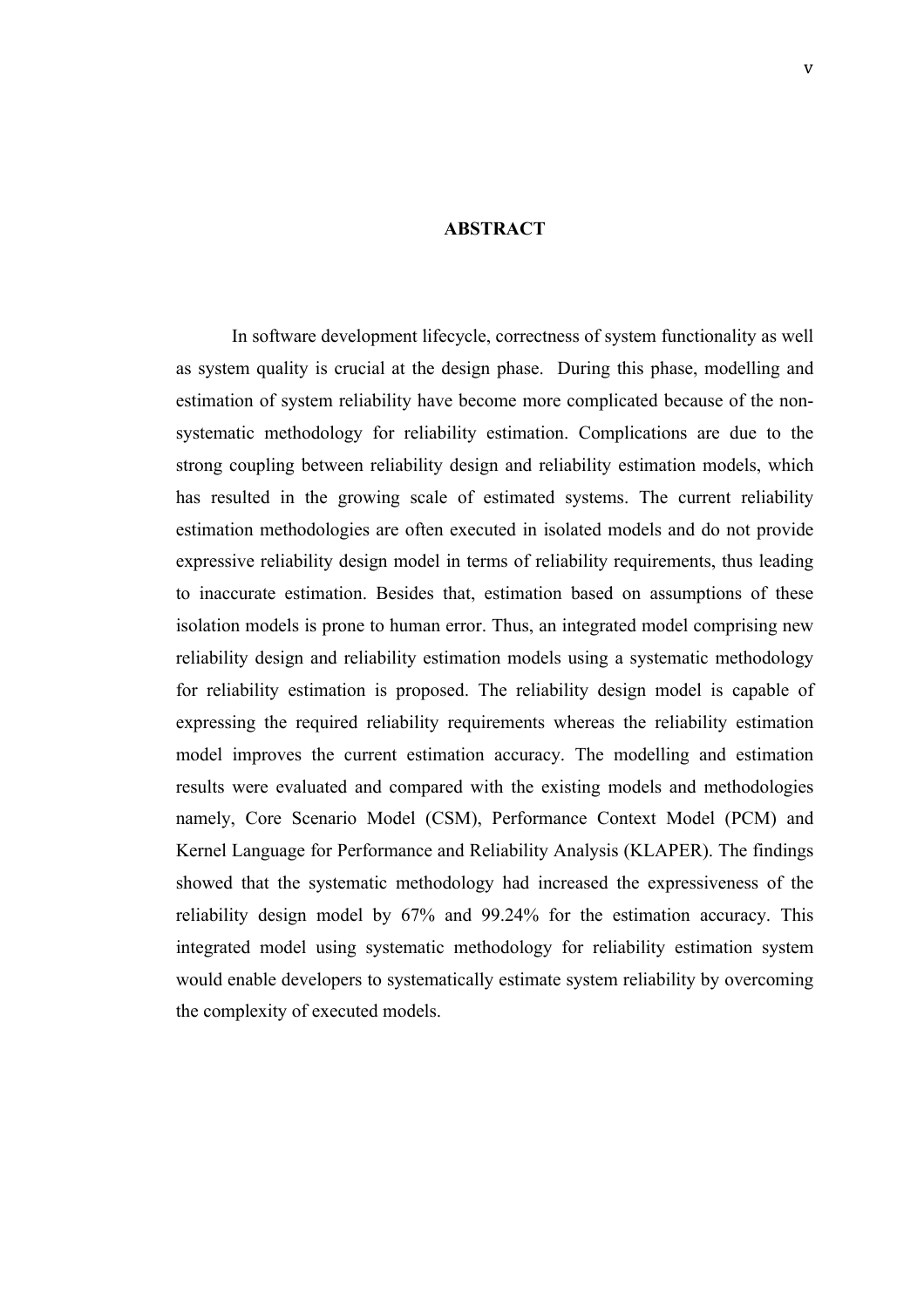### **ABSTRAK**

Di dalam kitaran pembangunan perisian, kesahihan kefungsian dan kualiti sistem adalah sangat penting semasa fasa reka bentuk. Semasa fasa ini, permodelan dan penganggaran kebolehpercayaan sistem menjadi semakin rumit disebabkan oleh metodologi yang tidak sistematik untuk penganggaran kebolehpercayaan. Komplikasi-komplikasi ini disebabkan oleh ikatan yang kuat di antara model reka bentuk kebolehpercayaan dan model penganggaran kebolehpercayaan, di mana telah menghasilkan skala yang berkembang untuk sistem yang dianggarkan. Metodologimetodologi penganggaran kebolehpercayaan yang sedia ada dilaksanakan secara model terasing dan tidak menawarkan model reka bentuk kebolehpercayaan yang ekspresif di mana akan menjurus kepada anggaran yang kurang tepat. Selain itu, penganggaran berasaskan tanggapan bagi model terasing terdedah kepada kesilapan manusia. Oleh itu, model bersepadu yang mengandungi model baharu untuk reka bentuk kebolehpercayaan dan penganggaran kebolehpercayaan menggunakan metodologi yang sistematik untuk penganggaran kebolehpercayaan dicadangkan. Model reka bentuk kebolehpercayaan mampu untuk menunjukkan keperluan kebolehpercayaan yang diperlukan manakala model penganggaran kebolehpercayaan memperbaiki ketepatan penganggaran. Hasil keputusan kajian untuk permodelan dan penganggaran telah dinilai dan dibandingkan dengan model-model dan metodologimetodologi yang sedia ada iaitu, *Core Scenario Model (CSM), Performance Context Model (PCM)* dan *Kernel Language for Performance and Reliability Analysis (KLAPER).* Penemuan kajian menunjukkan metodologi yang sistematik bagi kadar peratusan ekspresif untuk model reka bentuk kebolehpercayaan telah ditingkatkan kepada 67% dan 99.24% untuk ketepatan penganggaran. Model bersepadu yang menggunakan metodologi yang sistematik untuk menganggar kebolehpercayaan sistem akan membolehkan pembangun-pembangun sistem menganggar kebolehpercayaan sistem secara sistematik dengan mengatasi kerumitan model yang dilaksanakan.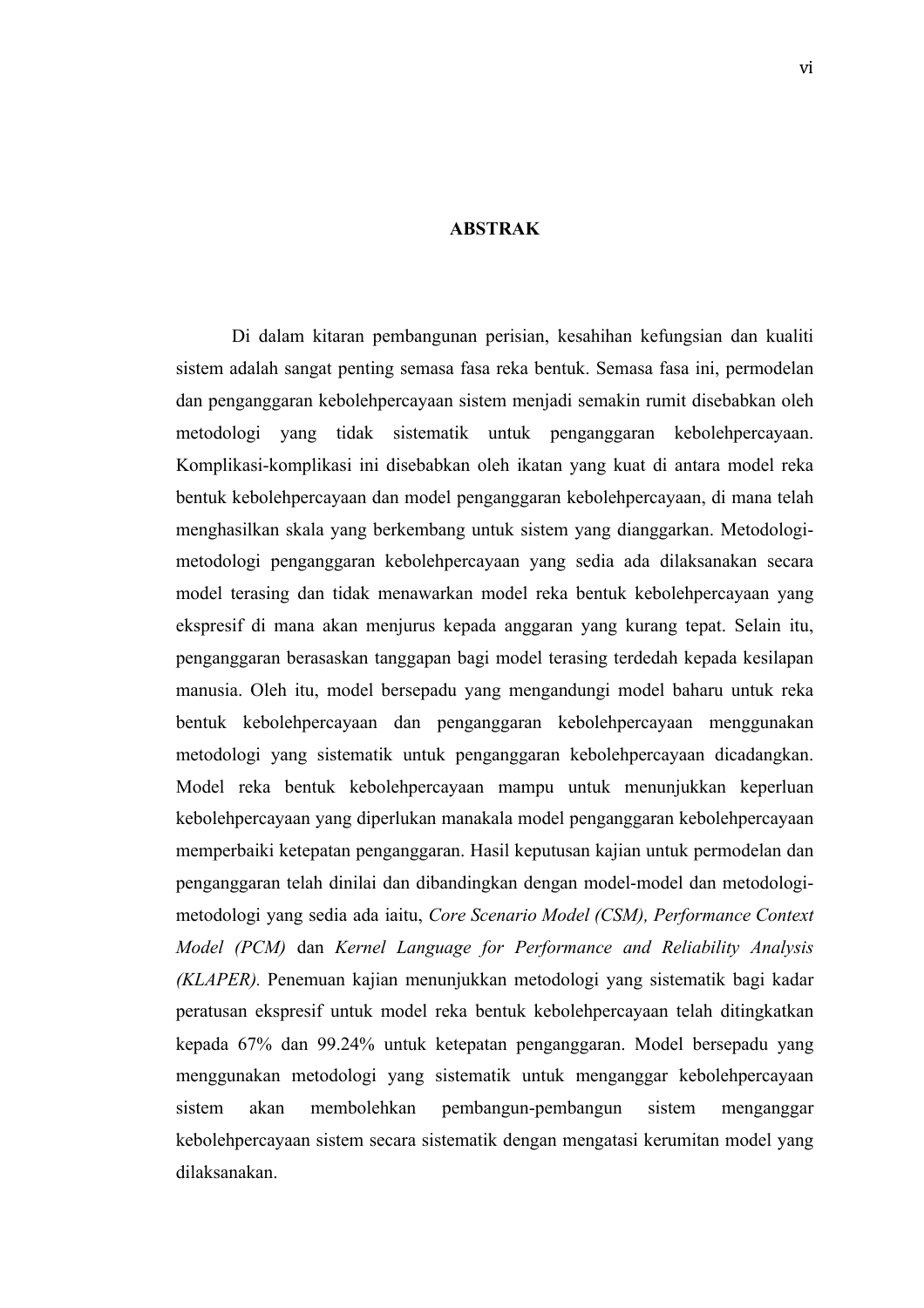### **TABLE OF CONTENTS**

| <b>CHAPTER</b> | <b>TITLE</b>                 | <b>PAGE</b>             |
|----------------|------------------------------|-------------------------|
|                | <b>DECLARATION</b>           | 11                      |
|                | <b>DEDICATION</b>            | $\ddotsc$<br>111        |
|                | <b>ACKNOWLEDGEMENT</b>       | 1V                      |
|                | <b>ABSTRACT</b>              | V                       |
|                | <b>ABSTRAK</b>               | V1                      |
|                | <b>TABLE OF CONTENTS</b>     | <b>V11</b>              |
|                | <b>LIST OF TABLES</b>        | X1V                     |
|                | <b>LIST OF FIGURES</b>       | <b>XV11</b>             |
|                | <b>LIST OF ABBREVIATIONS</b> | $\mathbf{X} \mathbf{X}$ |
|                | <b>LIST OF APPENDICES</b>    | <b>XX111</b>            |

### **1 INTRODUCTION**

| 1.1 | Introduction                                   |    |
|-----|------------------------------------------------|----|
| 1.2 | Challenges in Reliability Design Modelling     | 5  |
| 1.3 | Challenges in Reliability Parameter Estimation | 7  |
| 1.4 | Challenges in Reliability Estimation Model     | 9  |
| 1.5 | Motivation                                     | 11 |
| 1.6 | Problem Statement                              | 11 |
| 1.7 | <b>Research Objectives</b>                     | 14 |
| 1.8 | Scopes of the research                         | 14 |
| 1.9 | Thesis organization                            | 15 |
|     |                                                |    |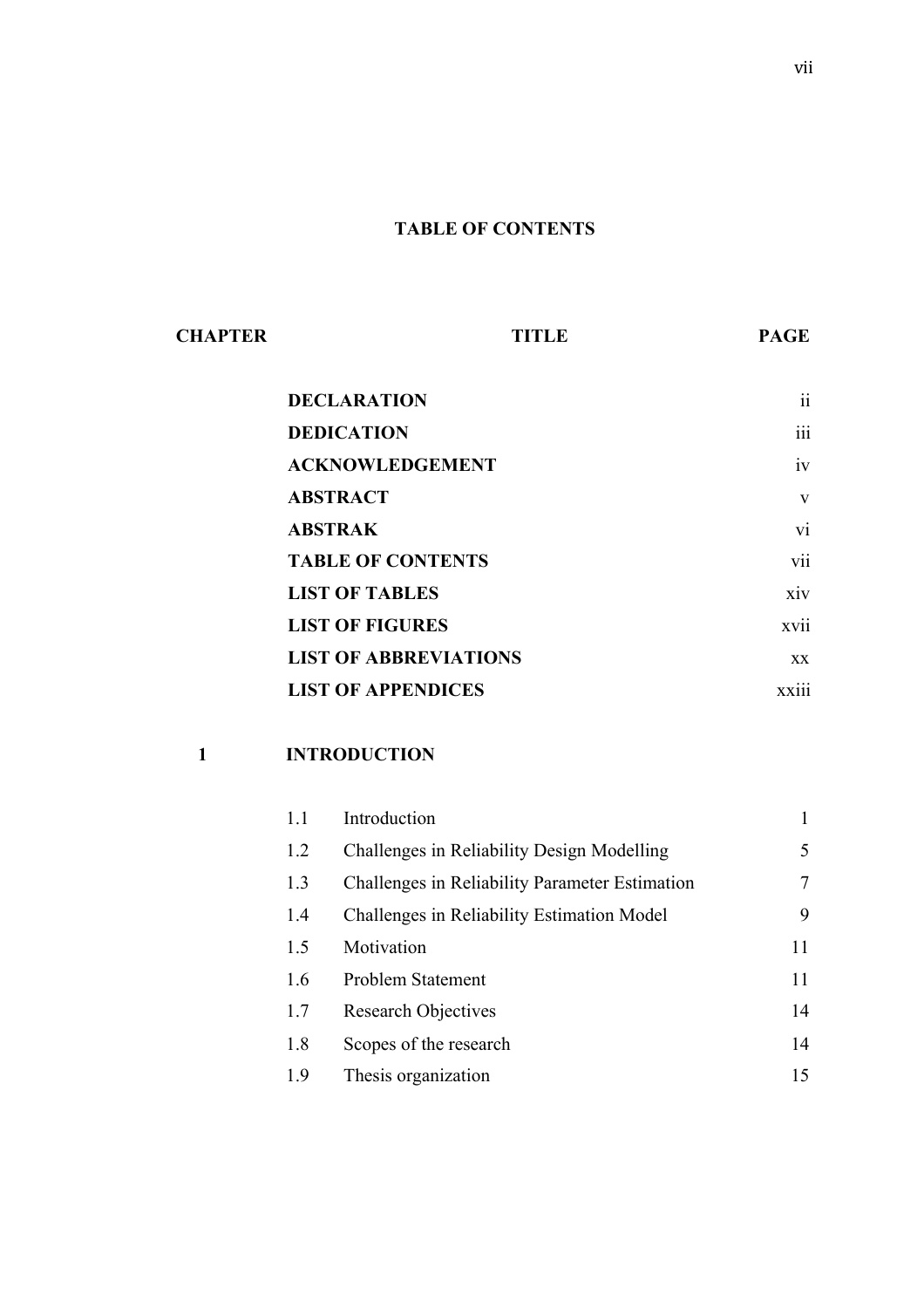### **2 REVIEW OF MODEL BASED RELIABILITY**

### **ESTIMATION**

|   | 2.1 |       | Introduction                                     | 16 |
|---|-----|-------|--------------------------------------------------|----|
|   | 2.2 |       | Software Quality                                 | 16 |
|   |     | 2.2.1 | Software Quality Model                           | 17 |
|   |     | 2.2.2 | Software Reliability Engineering (SRE)           | 18 |
|   |     | 2.2.3 | Software System for Reliability                  | 20 |
|   | 2.3 |       | <b>System Reliability Estimation Methodology</b> | 22 |
|   | 2.4 |       | Modelling Approach For Reliability Model         | 24 |
|   |     | 2.4.1 | Benefits of quality analysis during design level | 24 |
|   |     |       | 2.4.2 UML Profiles Based Modeling                | 25 |
|   |     | 2.4.3 | <b>MOF-Based Modeling</b>                        | 28 |
|   |     |       | 2.4.3.1 Comparative Evaluation Framework         | 31 |
|   |     |       | 2.4.3.2 Results and Discussion                   | 34 |
|   |     | 2.4.4 | <b>Analytical-Based Modeling</b>                 | 38 |
|   |     | 2.4.5 | <b>Comparison For Modeling Approach</b>          | 39 |
|   | 2.5 |       | Reliability Parameter Estimation model           | 40 |
|   |     | 2.5.1 | Model-based Approach                             | 40 |
|   |     | 2.5.2 | <b>Execution Environment</b>                     | 42 |
|   |     | 2.5.3 | Discussion                                       | 42 |
|   | 2.6 |       | <b>Reliability Estimation Model</b>              | 44 |
|   |     | 2.6.1 | <b>Black-Box Approach</b>                        | 45 |
|   |     | 2.6.2 | White-Box Approach                               | 45 |
|   |     | 2.6.3 | Model Representation                             | 47 |
|   |     |       | 2.6.4 Discussion                                 | 49 |
|   | 2.7 |       | <b>Summary and Concluding Remarks</b>            | 49 |
| 3 |     |       | <b>RESEARCH METHODOLOGY</b>                      |    |
|   | 3.1 |       | Introduction                                     | 51 |
|   | 3.2 |       | <b>Research Framework</b>                        | 51 |

| ے . |                         | <u>KUSUALUH TIAHIUWUIK</u>                      |    |
|-----|-------------------------|-------------------------------------------------|----|
| 3.3 | <b>Research Process</b> |                                                 |    |
|     |                         | 3.3.1 Development of the Reliability Model      | 56 |
|     |                         | 3.3.2 Development of the Reliability Estimation |    |
|     |                         | Model                                           |    |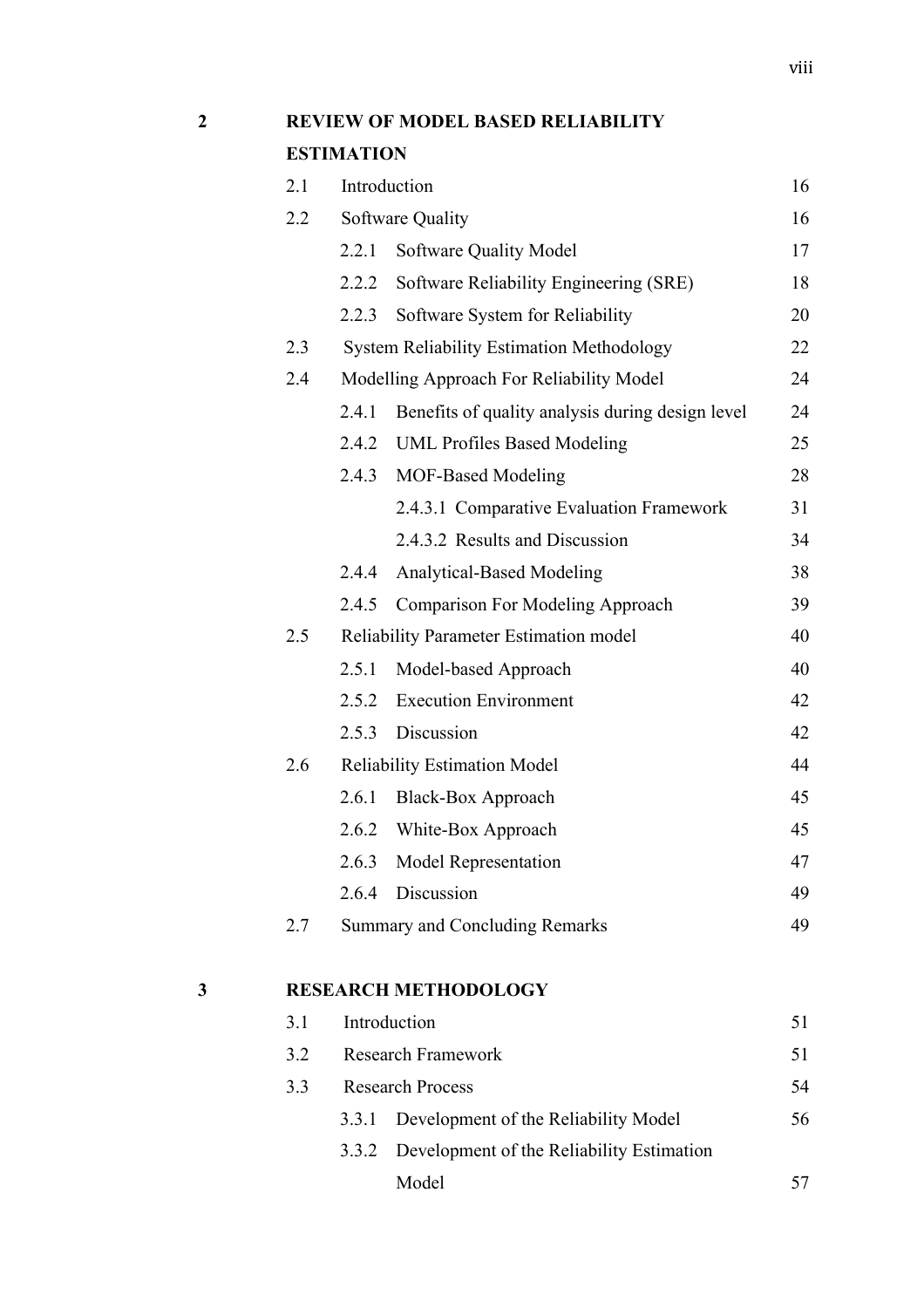|   |     | 3.3.3   | Development of the Reliability Estimation          |    |
|---|-----|---------|----------------------------------------------------|----|
|   |     |         | Methodology                                        | 58 |
|   |     | 3.3.4   | Evaluation of the proposed model and               |    |
|   |     |         | methodology                                        | 58 |
|   | 3.4 |         | <b>Case Studies</b>                                | 61 |
|   |     | 3.4.1   | Robotic Wheel Chair System                         | 62 |
|   |     | 3.4.2   | <b>Building Security System</b>                    | 63 |
|   |     | 3.4.3   | <b>Benchmark System</b>                            | 64 |
|   |     | 3.4.4   | Weapon Control System                              | 65 |
|   |     | 3.4.5   | Justification and Classification of the Case       |    |
|   |     |         | <b>Studies</b>                                     | 66 |
|   | 3.5 |         | Software and Systems Process Engineering Metamodel |    |
|   |     | (SPEM)  |                                                    | 67 |
|   | 3.6 |         | Goal, Questions, Metrics Framework                 | 68 |
|   | 3.7 | Summary |                                                    | 69 |
| 4 |     |         | THE PROPOSED RELIABILITY MODEL WITH                |    |
|   |     |         | <b>INTEGRATED RESOURCES AND TASKS</b>              |    |
|   | 4.1 |         | Introduction                                       | 70 |
|   | 4.2 |         | The Methodology for Reliability Design Model       |    |
|   |     |         | Development                                        | 71 |
|   |     | 4.2.1   | Identifying the Reliability Context                | 72 |
|   |     | 4.2.2   | <b>Initiating Model Construction</b>               | 73 |
|   |     | 4.2.3   | Developing the Metamodel/Model                     | 74 |
|   |     | 4.2.4   | Defining the Formal Definition                     | 74 |
|   |     | 4.2.5   | Developing the Model Transformation                |    |
|   |     |         | Framework                                          | 75 |
|   | 4.3 |         | The Proposed Reliability Design Model              | 76 |
|   |     | 4.3.1   | <b>Metamodel Elements</b>                          | 77 |
|   |     |         | 4.3.1.1 Scenario Elements                          | 78 |
|   |     |         | 4.3.1.2 Failure Behaviour Elements                 | 80 |
|   |     |         | 4.3.1.3 Resource Elements                          | 81 |
|   |     | 4.3.2   | Concrete Syntax                                    | 82 |
|   |     |         | 4.3.2.1 Model Usage                                | 83 |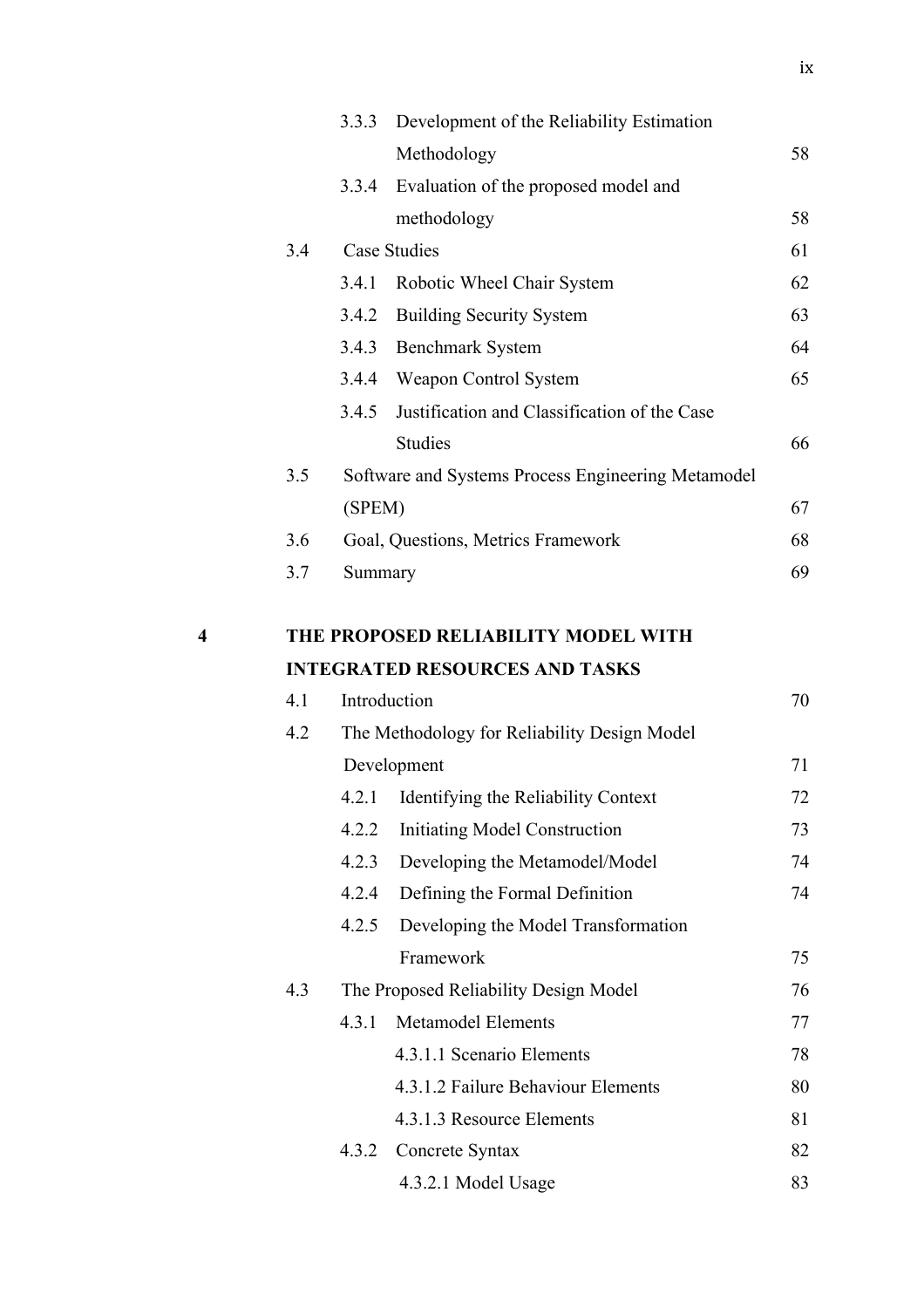|     |            | 4.3.3 Behavioral View                      | 83  |
|-----|------------|--------------------------------------------|-----|
|     |            | 4.3.3.1 Call Sequence                      | 85  |
|     |            | 4.3.3.2 Failure Behaviour view             | 86  |
|     |            | 4.3.3.3 Resource view                      | 88  |
| 4.4 |            | The Formal Semantics                       | 89  |
|     | 4.4.1      | Metamodel, Metamodel Realization and Model |     |
|     |            | <b>Types</b>                               | 91  |
|     | 4.4.2      | Metamodel Semantic                         | 93  |
|     |            | 4.4.2.1 Behaviour                          | 95  |
|     | 4.4.3      | Model Semantic                             | 96  |
|     |            | 4.4.3.1 Operation State                    | 97  |
|     |            | 4.4.3.2 System Configuration State         | 98  |
|     |            | 4.4.3.3 Logical Linear Sequence            | 99  |
|     |            | 4.4.3.4 Logical Failure Sequence           | 99  |
|     | 4.4.4      | Model Conformance                          | 100 |
| 4.5 |            | PerFAM-Based Transformation Framework      | 101 |
|     | 4.5.1      | From UML to PerFAM Model                   | 103 |
|     | 4.5.2      | From PerFAM Model to Anlysis Model         | 107 |
| 4.6 |            | Case Study Evaluation                      | 109 |
|     | 4.6.1      | <b>UML Scenario Model</b>                  | 110 |
|     |            | 4.6.2 PerFAM Model                         | 111 |
|     | 4.6.3      | Analysis Model                             | 114 |
|     |            | 4.6.4 Result Discussion                    | 116 |
| 4.7 | Discussion |                                            | 117 |
| 4.8 | Summary    |                                            | 119 |
|     |            |                                            |     |

# **5 THE PROPOSED RELIABILITY ESTIMATION MODEL**

### **AND THE EXTENDED RELIABILITY DESIGN MODEL**

| 5.1 |                                                  | Introduction                          |     |  |
|-----|--------------------------------------------------|---------------------------------------|-----|--|
| 5.2 | The Methodology for Reliability Estimation Model |                                       |     |  |
|     | Development                                      |                                       |     |  |
|     | 5.2.1                                            | <b>Identifying Domain Concepts</b>    | 121 |  |
|     | 5.2.2                                            | <b>Constructing Formal Definition</b> | 122 |  |
|     | 5.2.3                                            | Developing Method For Reliability     | 22  |  |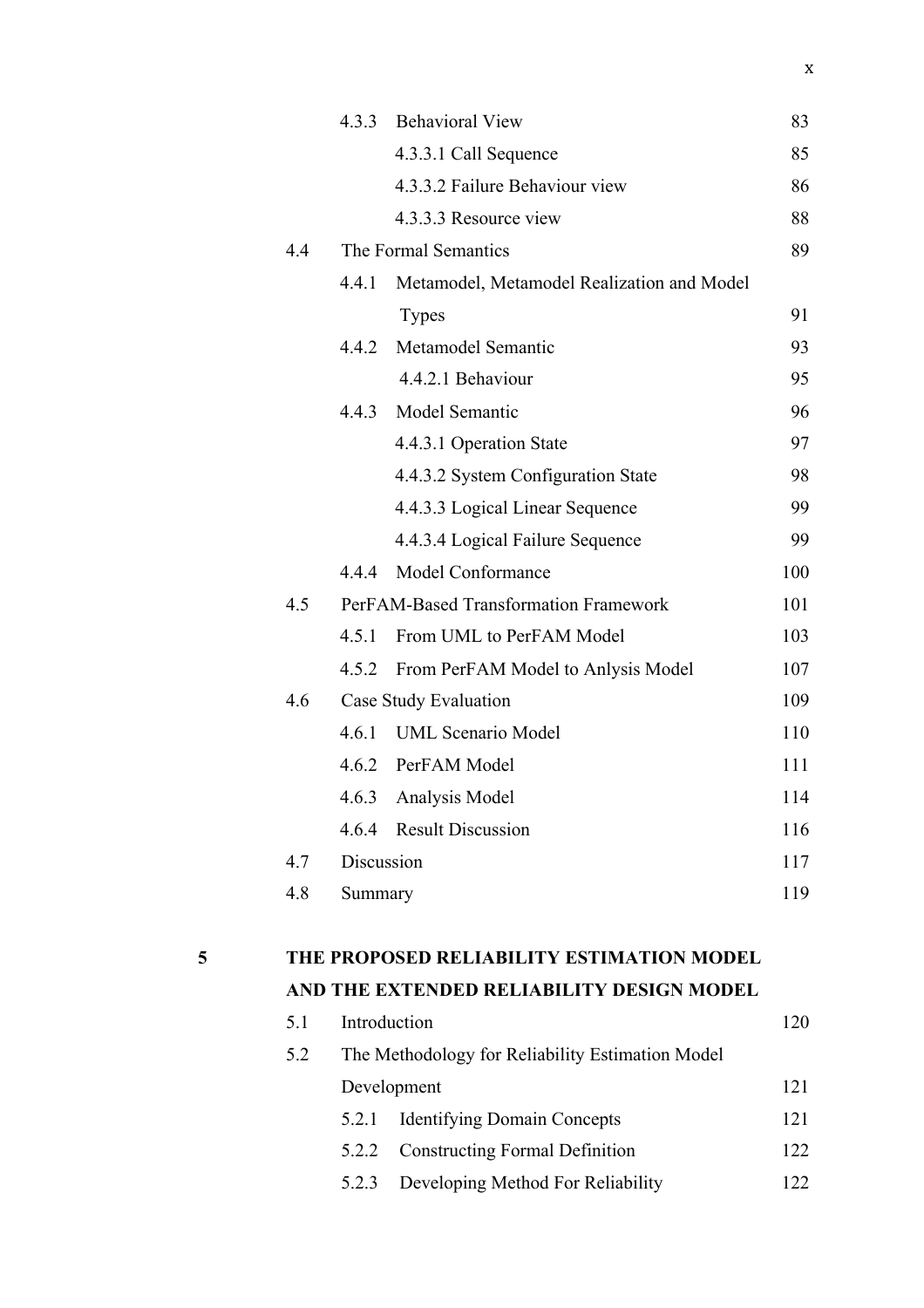|   |     | 5.2.4   | <b>Executing Model Validation</b>              | 123 |
|---|-----|---------|------------------------------------------------|-----|
|   | 5.3 |         | The Proposed Estimation Model                  | 123 |
|   |     | 5.3.1   | A Formal Definition                            | 124 |
|   |     | 5.3.2   | Diagram Compositional                          | 125 |
|   |     | 5.3.3   | Method for Reliability Estimation for RDG      | 126 |
|   |     |         | 5.3.3.1 Sequential Structure                   | 127 |
|   |     |         | 5.3.3.2 Branch Structure                       | 128 |
|   |     | 5.3.4   | Model Validation                               | 129 |
|   |     |         | 5.3.4.1 Experiment Setting                     | 130 |
|   |     |         | 5.3.4.2 Results of Acceptable Degree of        |     |
|   |     |         | Estimation                                     | 134 |
|   |     |         | 5.3.4.3 Results for Accuracy Degree Estimation | 136 |
|   |     |         | 5.3.4.4 Discussion                             | 138 |
|   | 5.4 | Summary |                                                | 140 |
|   |     |         |                                                |     |
| 6 |     |         | THE PROPOSED RELIABILITY PARAMETER             |     |
|   |     |         | <b>SPECIFICATIONS MODEL FROM THE EXTENDED</b>  |     |

# **PERFAM MODEL**

| 6.1 |                                                 | Introduction                                     |     |  |
|-----|-------------------------------------------------|--------------------------------------------------|-----|--|
| 6.2 |                                                 | PerFAM Model Extension for Reliability Parameter |     |  |
|     |                                                 | Specification                                    | 142 |  |
|     | 6.2.1                                           | <b>Identify Reliability Parameter</b>            | 144 |  |
|     | 6.2.2                                           | Deriving Reliability Parameter                   | 144 |  |
|     |                                                 | 6.2.3 Formulating Reliability Parameter          | 145 |  |
| 6.3 | Details of Reliability Parameters Specification |                                                  |     |  |
|     | 6.3.1                                           | <b>General Parameters</b>                        | 148 |  |
|     |                                                 | 6.3.2 Activity                                   | 149 |  |
|     |                                                 | 6.3.3 Resource                                   | 150 |  |
|     | 6.3.4                                           | System Scenario                                  | 153 |  |
|     |                                                 | 6.3.5 Discussion                                 | 155 |  |
| 6.4 | Summary                                         |                                                  | 155 |  |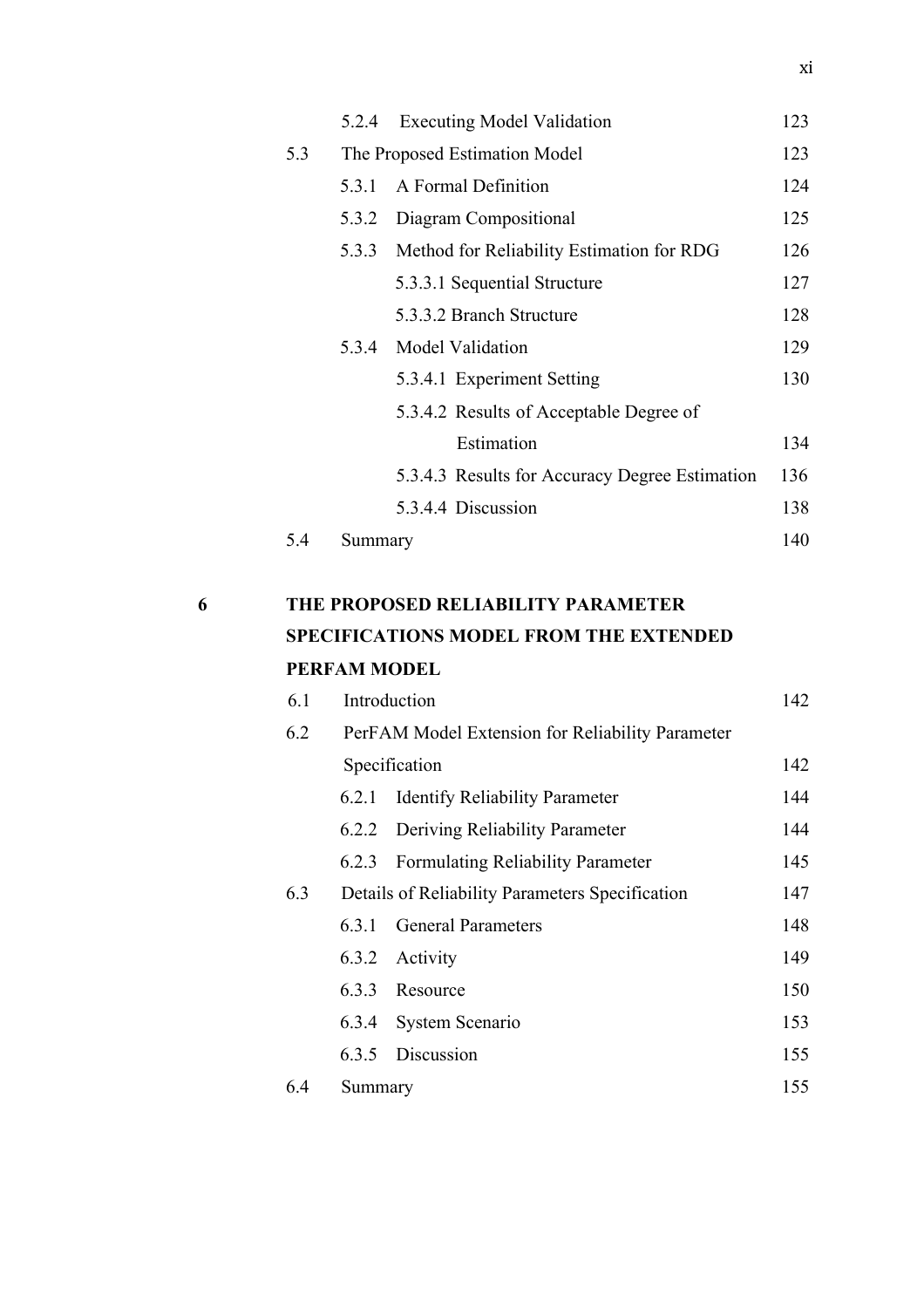xii

| $\overline{7}$ |     | A METHODOLOGY FOR MODEL-BASED SYSTEM<br><b>RELIABIILTY ESTIMATION</b> |                                              |     |  |  |
|----------------|-----|-----------------------------------------------------------------------|----------------------------------------------|-----|--|--|
|                |     |                                                                       |                                              |     |  |  |
|                | 7.1 |                                                                       | Introduction                                 | 157 |  |  |
|                | 7.2 |                                                                       | Overview of The Proposed Methodology         | 157 |  |  |
|                |     | 721                                                                   | <b>Establish the Context</b>                 | 159 |  |  |
|                |     |                                                                       | 7.2.2 Create the Design Model                | 160 |  |  |
|                |     |                                                                       | 7.2.3 Create Reliability Model               | 161 |  |  |
|                |     | 7.2.4                                                                 | <b>Estimate Reliability Parameters Value</b> | 162 |  |  |
|                |     |                                                                       | 7.2.5 Estimate System Reliability            | 163 |  |  |

7.2.6 Conduct Sensitivity Analysis 164

# 7.2.7 Design Decision for Model Refinement 166 7.3 Application to the case study 167 7.3.1 Establish the Context and Create the Design

- Model 167 7.3.2 Create the PerFAM Model 170 7.3.3 Estimate the Reliability Parameters 172 7.3.3.1 Activity 172 7.3.3.2 Resource 174 7.3.4 Estimate the System Reliability 175 7.3.5 Conducting The Sensitivity Analysis 179 7.3.6 Design Decision and Model Refinement 183 7.3.7 Discussion 184 7.4 Summary 185
- 

### **8 DESIGN QUALITY ASSESSMENT AND EVALUATION**

| 8.1 | Introduction                         | 186 |
|-----|--------------------------------------|-----|
| 8.2 | <b>Evaluation Strategy</b>           | 186 |
| 8.3 | Design Model Expressiveness          | 188 |
|     | <b>Results and Discussion</b><br>831 | 190 |
| 8.4 | Design Model Consistency             | 193 |
|     | <b>Results and Discussion</b><br>841 | 196 |
| 8.5 | Methodologies Evaluation             | 199 |
| 8.6 | Summary                              | 202 |